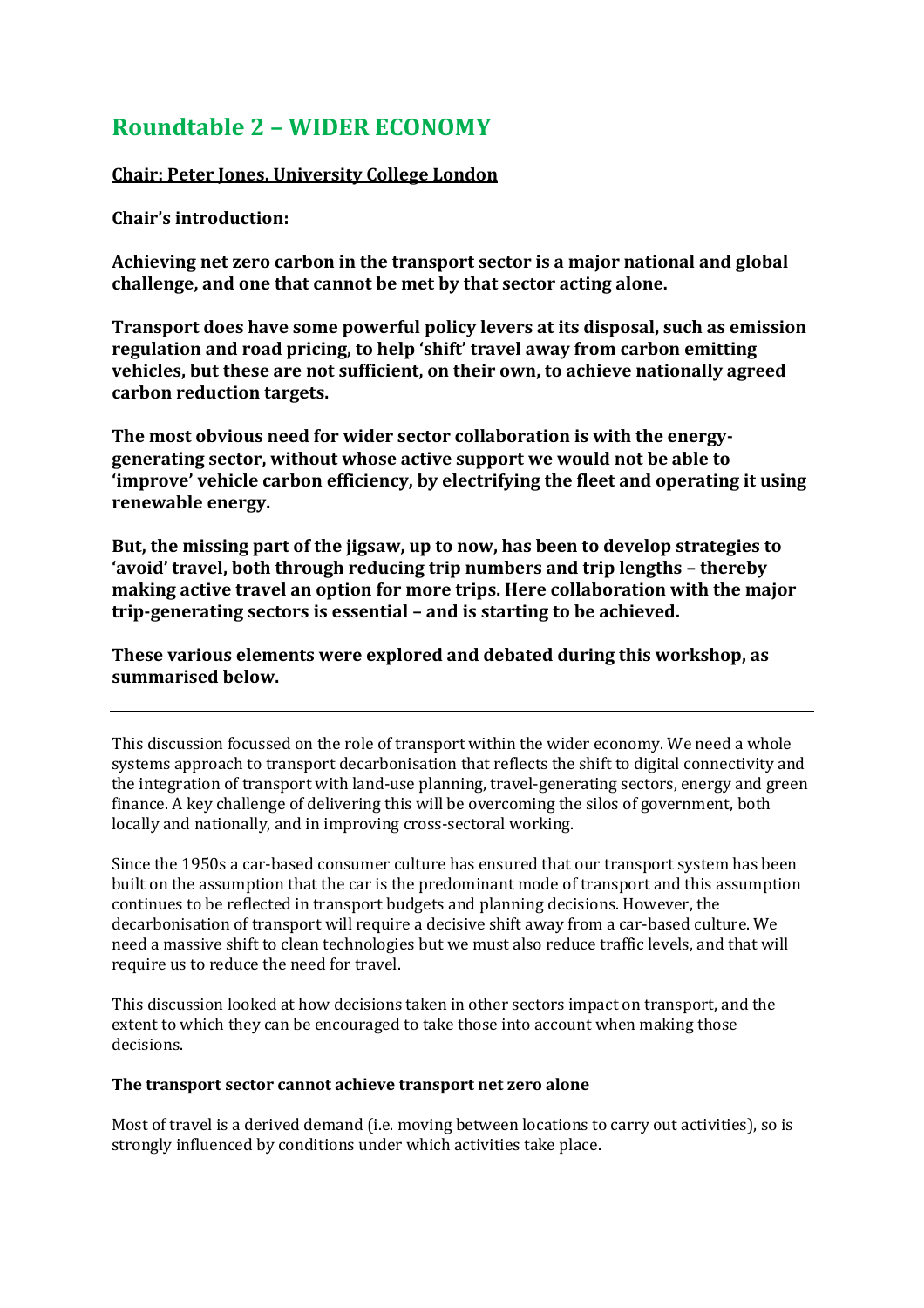Most of these activities are provided by public or private sector operators, whose service delivery models often take little account of the transport consequences of their operations. They are seen as externalities they don't really have to worry about.

It was therefore argued that we need cross-sector collaboration to address transport challenges in the context of the wider economy

Looking at the National Travel Survey 2019, and assuming that all trips are influenced by specific service providers except visits to friends and family and holidays/day trips, 82% of daily trips are influenced by service providers (education, health, retail, leisure etc) and 66% of annual mileage.

"That means the majority of the travel that occurs in some way is influenced by the organisations that provide the services that people take part in."

In dealing with the transport carbon crisis, we are very much looking at accessibility rather than mobility. The important thing is that people can access the goods and services they need, but there are different ways in which that can be done, often without extensive physical travel.

Take health, for example. Historically, going back 50 years or more, we recognised that vehicles on the road network contribute substantially to air and noise pollution, and more recently carbon, and that they also contribute to traffic accidents, collisions and affect personal safety.

Recently there has been a strong interest in working with the health sector to promote healthy travel, both for its benefits to the transport system, in terms of reducing pressure on road networks, and the health benefits too. But what impact are decisions made in those sectors, such as the health sector, having on the transport network? For example, the construction of new hospitals on greenfield sites has been done with very little consideration about the impact it might have on the transport system and travel behaviour.

An 'Avoid/Shift/Improve' approach can be applied to deliver low/no carbon transport strategies. Avoiding the need to travel can be done by substituting digital for physical meetings, providing equipment in-home and localising facility provision, thereby requiring shorter trips. Shifting the need to travel can be done by encouraging people to switch to sustainable modes of transport, and the consolidation of freight. Improving vehicle travel can be achieved by decarbonisation of vehicle fleet and increasing energy efficiency.

There are significant barriers to cross-sector working, but there is now a common goal around achieving net zero carbon. As a result of that, both public and private sector organisations are starting to use the same accounting framework for greenhouse emissions. They have recognised that a core component of the carbon that they generate, either embedded through investment or daily activities, involves transport.

The CBI last year (April 2021) produced a report called 'Greener Miles: delivering a net-zero vision for commuting' where they accept that companies have some responsibility for the carbon that their employees generate in travelling to work.

This is very different from what the situation was historically, because there is an agreed overall objective across the economy, of reaching net zero by 2050, and in many cases earlier. We are using common metrics and timelines

"These other sectors are accepting responsibility for addressing sector generated to transport emissions, in a way that they have not previously. I think the view is that one sector cannot start externalising its carbon and dumping it on another sector."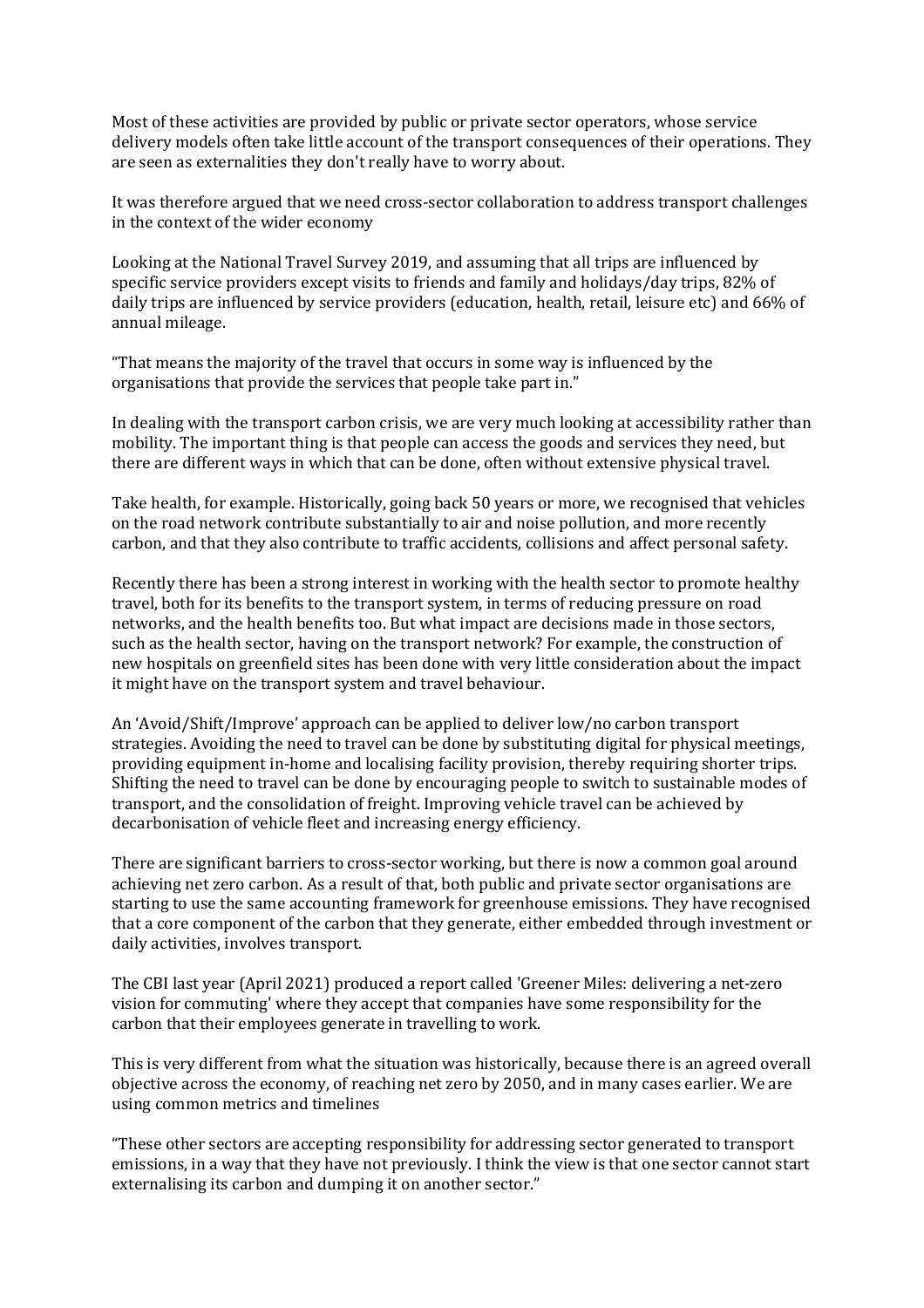## **Resetting the price signals**

One contributor suggested that pricing is the key to delivering change.

"You are not going to get all these decisions co-ordinated across the whole economy in the right way, unless and until you price the carbon properly. Unless you do that, you are on a hiding to nothing in terms of achieving our objectives [to decarbonise transport].

"If you do price carbon properly, which is code for 'impose a substantial tax on the use of carbon across the piece', never forget you will generate a lot of revenue and that revenue gives you the means to deal with the problems that people always mention - to do with the people who are disadvantaged by the policy.

"If you do price the carbon properly, then you will have a measure of the true costs of the carbon zero policy, and you will reduce the costs quite a lot because people will respond in an efficient way to the need to reduce carbon emissions."

Another contributor pointed out that this discussion is not new. 20 years ago, Professor Ernst Ulrich von Weizsäcker in Germany advocated that prices must tell the ecological truth and he invented ecological taxation. Meanwhile. there were European Commission research projects that said the transport is under-priced and that we must internalise external costs.

There is an example of this in Germany, where owners of heavy transporters used for cargo shipping pay the LKW-MAUT road tax. This tax is levied for every kilometre travelled on certain routes. This has shifted considerable amounts of freight from the road system onto trains. Importantly, it has also led to a reduction in the distances over which inputs are sourced.

"We shouldn't accept that existing levels of demand are somehow correct, like gravity. They are a function of the wrong price signals and we need to reset the price signals."

Another contributor pointed out the freight operators are ready to react to what the market wants.

"Each of us as individuals [need to react]; when was the last time we made a purchasing decision and changed the delivery vehicle to a zero-emission vehicle? It's down to those business decisions, because freight operators will do whatever their customers want … Somehow we have to start to think about what those social, economic and environmental impacts are, when we as individuals and we as businesses make those decisions."

Another contributor also considered the shift to home deliveries.

"Are we reducing vehicle miles and carbon emissions through the transition of people having things delivered to them at home? Could price signals make that more efficient?"

"Supermarkets have been subsidising the cost of home delivery and are now trying to recoup that. Can they now use those pricing mechanisms to more strongly incentivise people to choose time slots which reduce the total vehicle mileage for deliveries?"

Another contributor asked about who pays for the trade-offs.

"We are seeing ready acceptance of the need to view these things holistically, but it's about who pays for the externalities, the trade-offs that need to be made."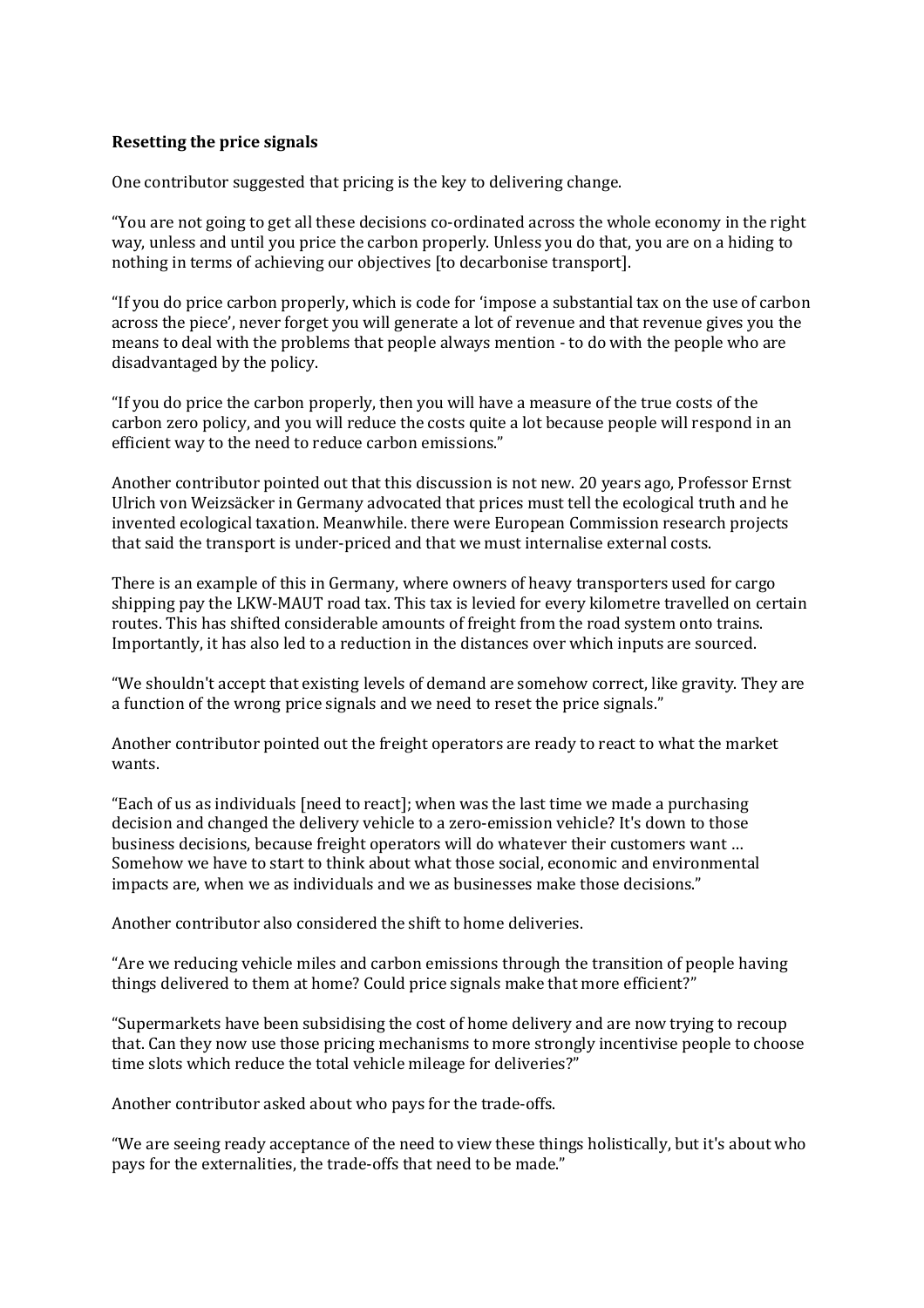"I just wonder whether [we should be] looking to other sectors who seem to be doing a better job than transport currently; for instance, the packaging industry or the food waste industry where there's a recognition by the key actors that there is a problem and that the full cost of those externalities are not being covered - the difference being is that they are very much being focused back to those who have the best ability to pay. With food waste and packaging it's very clear that retailers and producers are the two key actors who, frankly, have to pay."

"The problem we have at the moment with transport is that we spend so much time analysing whether or not someone is actually covering the full cost of home delivery, for instance, of food products, or indeed any products, that we perhaps concentrate solely on the handle of the barn door and miss the barn door."

"I just think this is going to be an absolutely critical issue. Otherwise I think that we will just end up with a melee of people disagreeing about who is responsible for the trade-offs, before we can actually move to solutions."

Another contributor suggested that the debate is too often framed purely in economic terms.

"Economics is a very powerful set of tools for thinking about how the world works, but it is not the only tool we use. People report that a reduction in their commute to work below a certain level is the equivalent of a pay rise of 10 or 20%. This stuff is very poorly captured in purely economic terms."

"The majority of our travel is not commuting, it's leisure and all these other things. We are very bad at understanding how those choices relate to life satisfaction, I think it's really important that we remember to paint a vision of the world that we want, that includes more than just the economic levers. We have to take notice of the economic levers. I wish it were as simple as just 'let's tax carbon'. The truth is it's much more complicated than that."

Another contributor warned that that fossil fuel-based mobility has increased the choices available to people and it will be very hard to reverse that trend.

"I think it will be very hard to get behavioural change on the scale that would have a big impact on carbon emissions, so I think we really going to have to focus on technology, because an electric vehicle will give you the access and choice you are used to from carbon-based mobility without the tailpipe emissions. I accept that goes against the theme of this set of discussions, but it's really based on the fixity of the built environment that we've created."

Another person pointed out that some of the world's fastest growing companies, like Google, are giving a lot of attention to accessibility planning, but the main driver for this is their people. "The strongest motivation for cross sector working is to focus on people."

#### **Learned helplessness**

Research into the behaviour of how businesses conduct their operations and why they won't change has found that "there is a significant element of learned helplessness within the behaviours of the senior leaders", one contributor said.

"[They] simply cannot figure out how they can make a change because all sorts of other people need to make changes in order to allow them to make a change … I think part of the problem is that we don't bring all of the various actors together enough. We have too many people talking in groups of people that agree with each other, rather than people that have a disagreement about how to do things.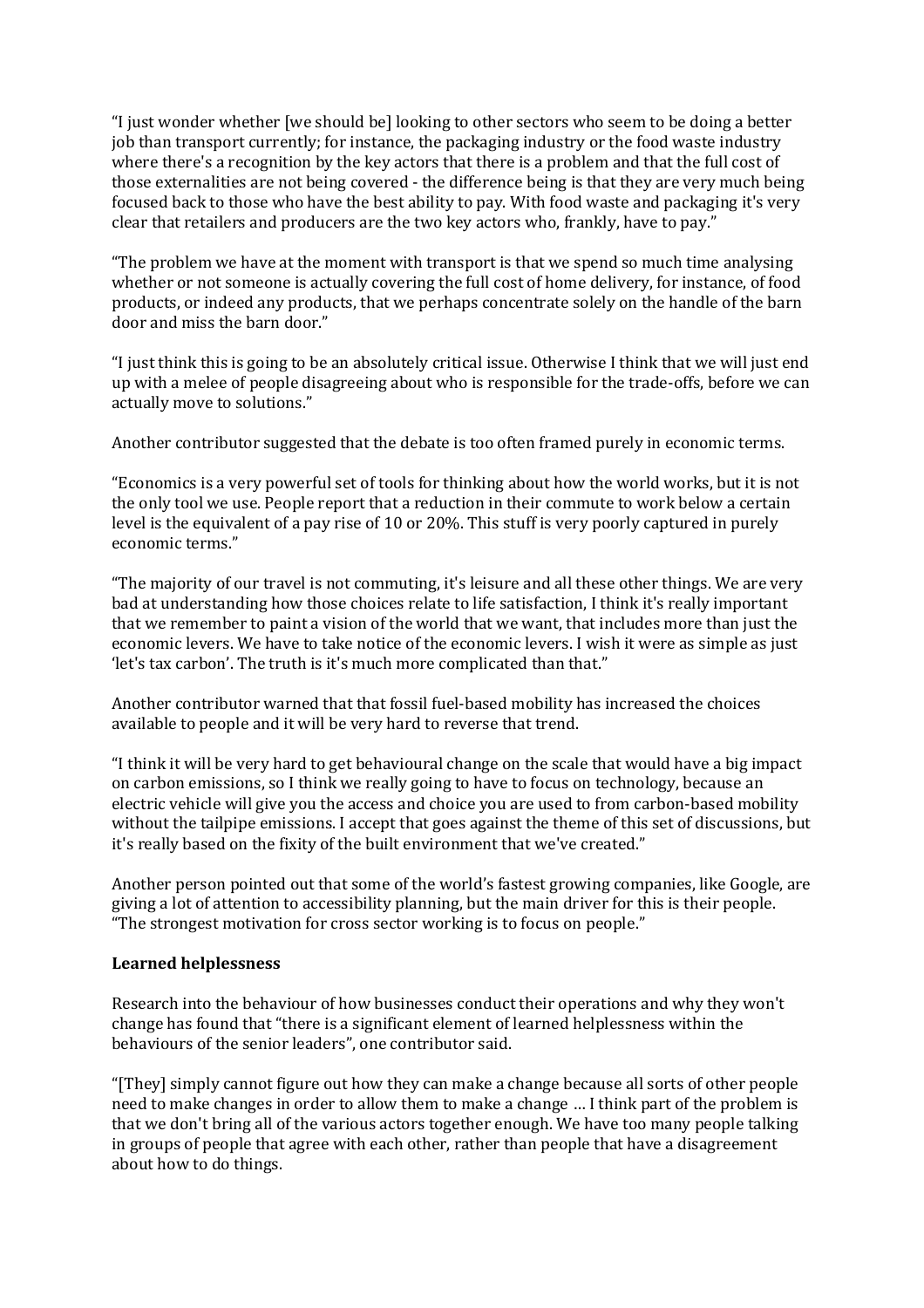"I am both hopeful and worried that decarbonisation in the transport sector will be driven more by the market then it will be by policy-makers or customers. It will be driven by the market as they figure out how to make money out of decarbonisation. We may end up with all sorts of fabulous and interesting solutions to decarbonisation, all acting together in a completely unpredictable way, and then end up with completely the wrong answer.

"Businesses are not solely economically driven, not solely price driven. A really good example at the moment is the way in which social value is being driven as major objective for major businesses. It's being driven through employment because young people won't join companies unless we've got a demonstrable record to show the impact that we have both in terms of carbon and in terms of social value."

"So, there are other ways that we can begin to influence the way in which the market behaves. I think we need to learn to use some of those other levers on behaviour, because ultimately we are going to need to find a way of the market getting over its learned helplessness."

Sometimes it takes an individual or an organisation to lead the way. One contributor explained that when the new CEO took over at a major motor manufacturer a couple of years ago there was a discussion about the company taking a lead on trying to get to carbon zero.

"At that time, they said it's very difficult to change the industry and so on. And they publicly committed, very nervously, to decarbonising by 2039. This was just two years ago."

"What happened then was all their main suppliers … came along and said 'if you've taken the lead we will match that'. And they've now got to the point where all new models within the next two years will be electric."

"In the public sector it needed brave politicians like Ken Livingstone to introduce congestion charging in London, and to remove guard railing in Kensington and Chelsea."

"It needs brave people in the public and private sector often to do that one step ahead. I think that will help everyone to move forward."

## **We can't just decarbonise operations**

One contributor said it was problematic that the Government's Transport Decarbonisation Plan focuses almost singularly on the decarbonisation of the operation of transport.

"The big gap in policy is around the embedded carbon and the resources required to deliver that [zero carbon]. An interesting stat that the RAC Foundation came out with is that the highest mileage of new cars by manufacturer is Tesla. So Teslas do more miles on average than Mercedes, these sort of traditional diesel high mileage cars, and that's because we are making those miles cheap. They can be zero carbon, but we're not thinking about the embedded carbon and the battery."

"We need to think about the infrastructure, what we are building, as we move to a decarbonised energy system. We will have zero carbon from the miles and it will all be embedded in the built infrastructure, the built vehicles. That's where we need to start to focus some of our net zero ambitions. We are working towards an operational zero, but certainly not a net zero. I think that is probably the biggest discussion that we need to start now to develop as we go on. Should we build an environment that allows us to have that fully decarbonised mileage?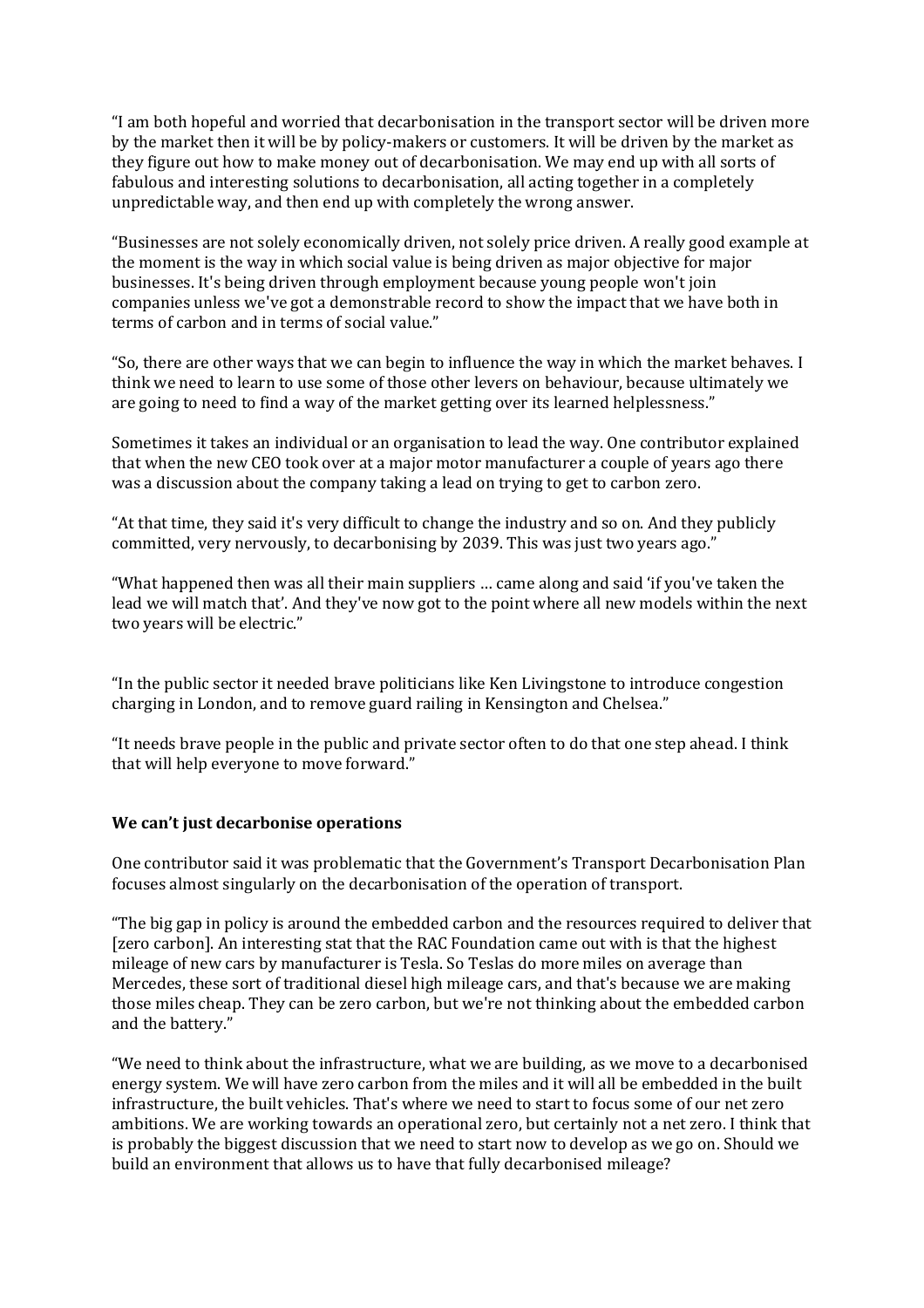"We are having a tension about how many charge points need to be in the ground to support electric vehicles. At one end we need millions of charge points because everyone should be able to charge everywhere, so that they can run their electric vehicles. That is a huge cost. A huge embedded carbon. We have got to design the system we want and then build it."

#### **The NHS as an example of a trip generator**

About 15 months ago the NHS produced its own net zero carbon document, recognising their own impact on emissions. They estimate that 14% of all their emissions actually come from transport, passenger and freight, and they are taking responsibility for tackling that.

One contributor remarked: "The NHS is a significant trip generator, traffic generator, there's no argument about that. But actually, doing something about that is really very difficult, because many hospitals are building football field after football field of parking and raising millions of pounds for multi-storey parking, and public transport services are appalling."

"So, I think what we have to try and do is accept the NHS has a clear approach. It does want to reduce carbon. It does want to be best practice. But on the ground the reality of hospitalgenerated trip-making is largely car dependent and that has a lot to do with the poor quality of the alternatives."

Efforts to reduce travel generated by the NHS are aggravated by its clear and consistent policy of centralising facilities, which requires longer journeys to be made.

"There is a need to talk nicely to the NHS … and talk to them about different ways of organising the location and the concentration of what is offered."

Decision-makers in the NHS must be implored to take account for demands they put on people to travel.

"Hospitals look at the travel difficulties of their staff, their patients, their outpatients, and decide to build another car park. I would like to know how we stop that particular oil tanker accelerating in the direction it is now going."

Another contributor explained how an EU project with Transport for Greater Manchester tried to implement a cross-sector approach to transport, with some success. It worked very closely with health sector and social care sector.

Wigan took a fresh look at social care workers going to peoples' homes and found that the workers were going to clients all over the borough. They reorganised it so they could deal with people in a smaller locality. The result has been that many of those workers no longer needed a car, they can cycle and walk or use other modes instead.

"These are small steps but I think the oil tanker is slowly changing."

Another contributor who has worked with the NHS emphasised with success of accessibility planning approaches.

"It's not just a design of the building. In transport we are often focused purely on the location and the big planning decisions … We shouldn't underplay the positive impact of accessibility planning approaches. The net impact of that is far greater than the things that transport planners get excited about - light rail schemes or bus schemes. We do that work as well, but it doesn't have anything like the impact on transport or decarbonisation that we do through accessibility planning. We have a track record and we know what works."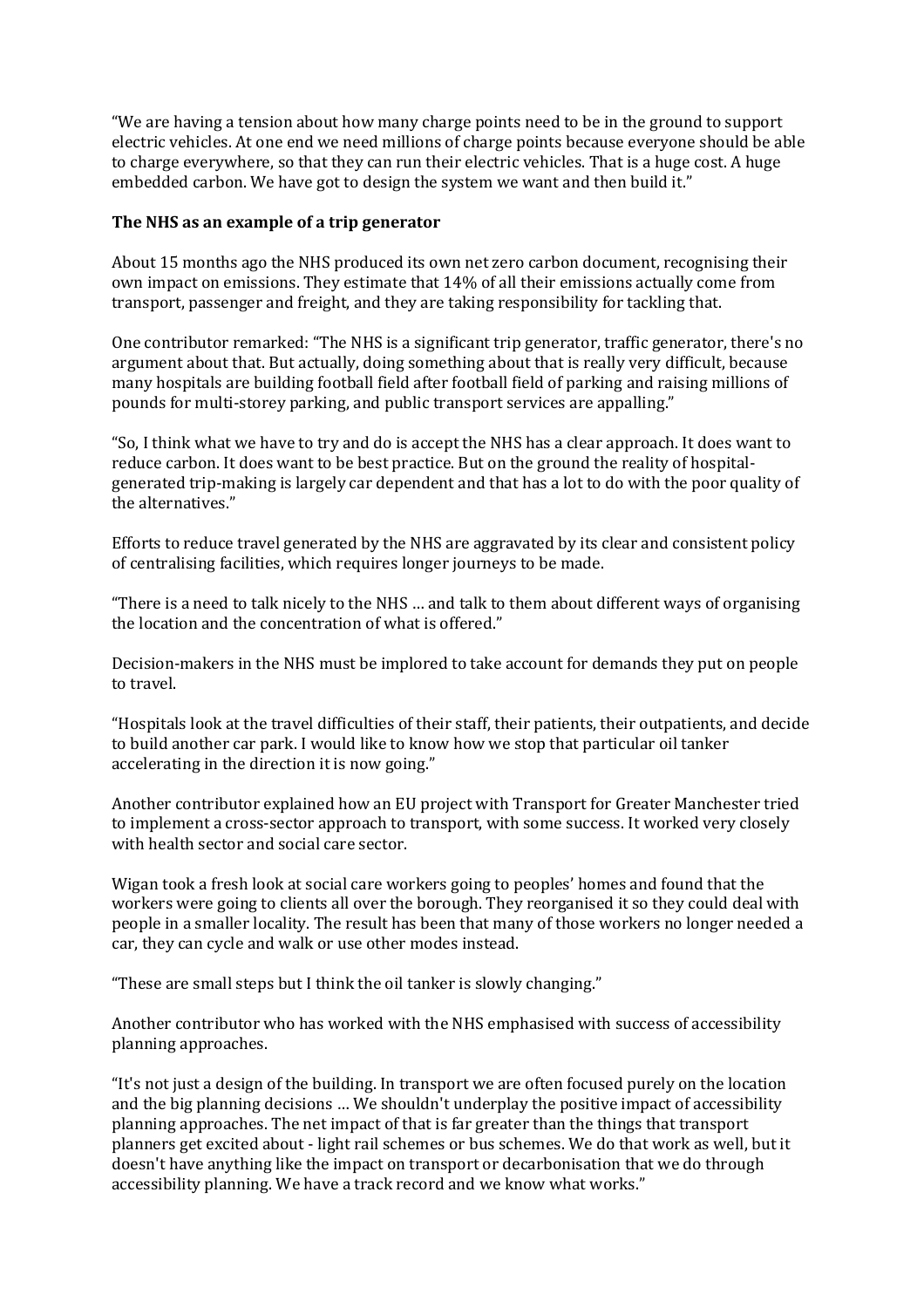"We have a tendency to underplay the successes of our achievements when we work with the NHS. We don't own the solutions that are highly successful. We don't talk about these things enough in transport circles. I think if we did, we would build the trust we need from the NHS to trust and believe in the travel plans we do. They would then learn how successful it is when we do it."

## **Buses are the biggest obstacle**

One contributor said the lack of participation by the bus industry was the biggest obstacle by far.

"The bus industry is the cheapest sector to subsidise, far cheaper than rail to get people out of cars. And yet … despite the National Bus Strategy and the Bus Service Improvement Plans that stem from that, we still have no sight of how the long-term funding of the bus industry is going to come from."

"The local authorities don't have the money. Central government is refusing to provide any long-term commitment to it. And that is the only way that we can build the combination of bus services required."

"We need express bus services that can offer a time-competitive alternative to driving. And we also need the coverage of services to get people the first/last mile connections to express bus services and to rail services and connect up with walking and cycling. That bit of the puzzle is completely missing."

"All of our planning has to make assumptions that the only bus services that we can design around are the existing ones. We cannot design for a future where there are additional bus services, and different types of bus services serving different purposes. That completely hobbles all of our sustainable development planning."

# **A National Evidence Centre?**

One contributor remarked: "I wonder whether a really effective intervention that we are not quite seeing here is some sort of national evidence centre that could gather together some of the best practise that has been talked about, in parallel to measuring and ranking different areas in terms of their effectiveness?"

"So, you name and shame and you do that in conjunction with a kitbag of demonstrated interventions, which means that you can much more effectively as a society target the interventions you know work at the places that need it most."

"That feels to me like a relatively cheap and potentially quite effective way for the Department for Transport, and society more generally, to start thinking about making progress here."

Another contributor called for international examples of best practice to be studied, especially where they demonstrate that decarbonisation does not hold back economic prosperity.

"If you go to Freiburg in Southern Germany or Lund in Southern Sweden, and several other places in the Netherlands and Germany, there are towns and cities and regions with much higher GDP than anywhere in England, including London; and their modal split data clearly shows that cars are responsible for less than 25% of all trips every day. Walking cycling and public transport is much higher."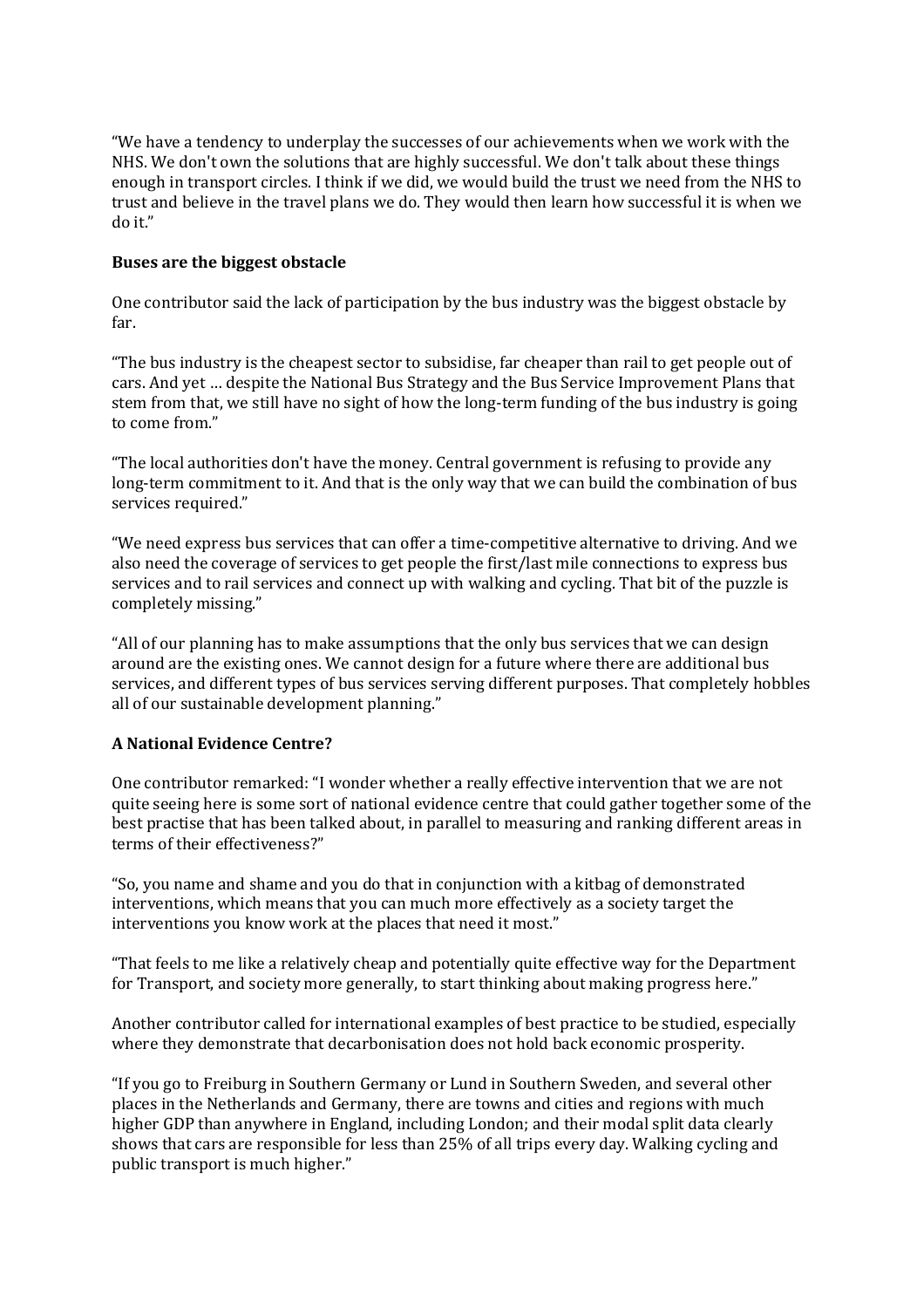"I think there is a cultural problem or a paradigmatic stubbornness problem of some kind [in the UK]. Mentally, certainly within local authorities I have dealings with, we still associate economic growth with road building and encouraging road travel."

In contrast, Lund is one of the best examples of totally integrated, planning, transport, public health and Climate Change policy.

"There's no problem, there's no argument, there's no discussion. You can have your cake and eat it. So please can we look around a bit at best practice"

#### **Socially just solutions**

One of the standard reactions to using the price signals is that it's the poorest people that are hardest hit. Contributors considered how we can get towards net zero, working across sectors, in ways that would be seen as fair and socially just.

One contributor said: "Transport policy, transport planning, transport spending, public sector investment, vocational policies, planning policies, can all deliver a massive improvement in social justice equity and progressive work and life opportunities for all sectors of society. The potential is enormous."

Germany, Denmark the Netherlands and Sweden were all cited as places where the public transport system delivers social justice very effectively. Some places are even offering free public transport.

It was proposed that the UK should switch funding away from "subsidising rich people buying expensive electric vehicles with expensive charging points" and instead put it into totally free public transport.

"The buses would be zero carbon, and there would be dense networks of public transport services. People wouldn't need to use a car. It would reduce congestion and reduce air pollution. So, therefore, it doesn't figure very largely in thinking in the United Kingdom."

Another contributor agreed that investing in electric cars is not the most socially just way to decarbonise transport. Firstly, there is the carbon cost of manufacturing them to consider. Secondly, there is the fact that they are likely to be bought by those of higher incomes, and those on lower are less likely to have an on-site parking space in their house or be able string a cable from their own personal electricity supply to their electric vehicle. Finally, the shift to electric vehicles requires an extra 50% of generating capacity, requiring a complete rebuild of our distribution network.

"The big move to electric vehicles has many, many, many problems, not least problems associated with social justice."

Meanwhile, another argued that allowing concerns about fairness to prevent essential changes would ultimately result in less fair outcomes.

"We are either serious about meeting these carbon targets or we are not. And if we are going to get close to meeting them, especially on the kind of timescales we are talking about, there is going to be a degree of rough justice. We cannot allow ourselves to reject potentially successful policies on the grounds that there will be social injustice involved. We have to face up to that."

"The reason for facing up to it is that to do nothing, or to fail to meet the targets, is not in itself socially just. Failing to meet the targets will mean we will get a situation which will probably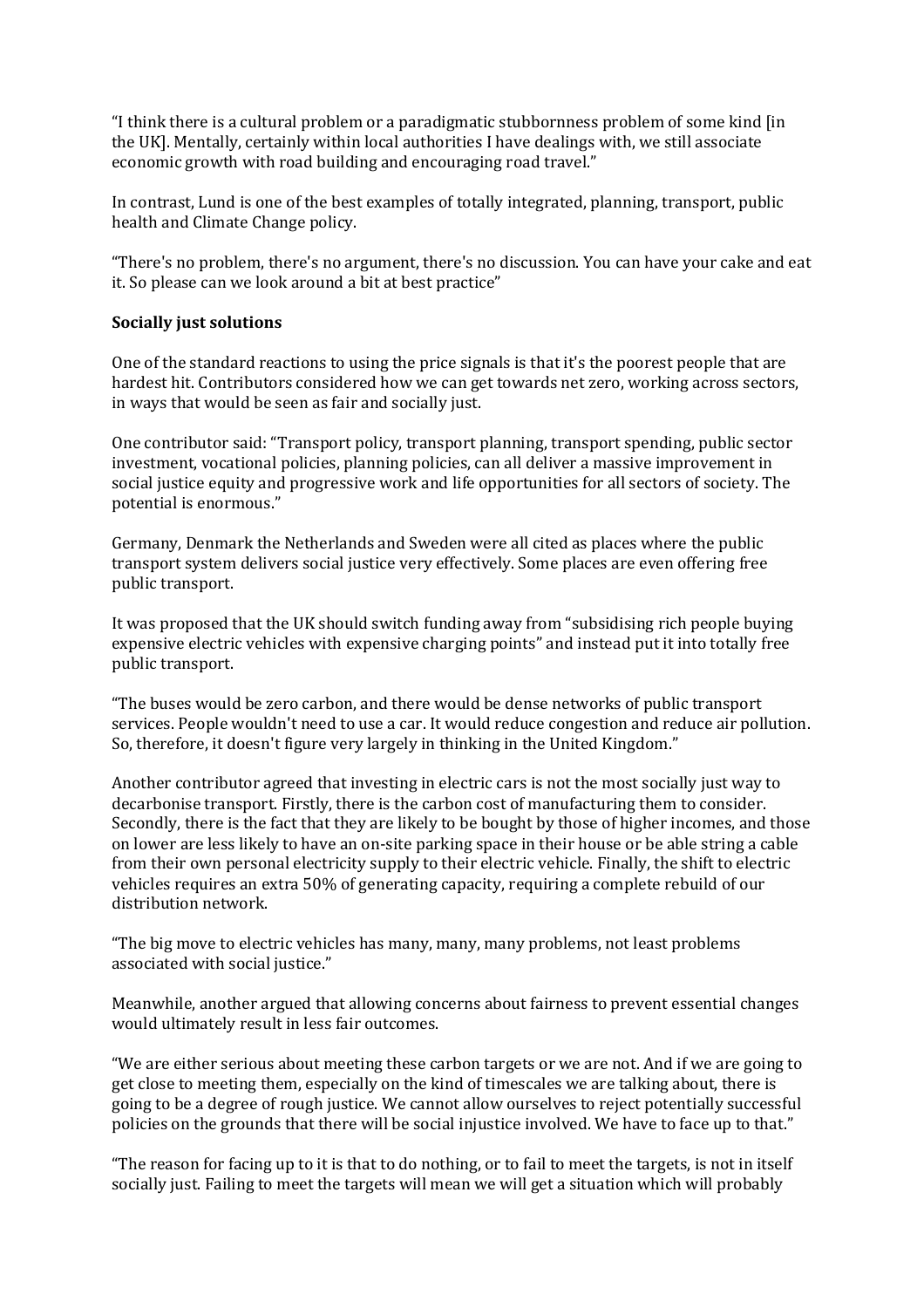affect disadvantaged groups even more. We can't allow people to say 'you can't do that' just because one particular group is disadvantaged. We have to take a more balanced attitude on that."

#### **Sweating the assets**

"I think one of the key things we have got to think about is sweating the assets that we've got," said one contributor.

"The issue about charge points is that if you put them in the ground and don't use them they are a white elephant, and in fact there is modelling that … says that local charging hubs that are highly utilised will actually bring the price down to domestic levels of energy cost."

"One of the biggest activities will be working out how we make best use of the assets and minimise what we make and build in the future. And, rather than having 40 million cars, should we have 20 million cars that are used almost twice as much?"

"That will actually give you a bigger reduction in greenhouse gas probably in the 2040 timeframe, because of this shift of greenhouse gas being fundamentally generated by the build and embedded in things, because we are going to decarbonise the operations."

"We have really got to think about the transport system we want and the efficiency of that transport system in terms of the assets that we utilise … I would agree with commentary about 'let's not build £27bn worth of new roads', let's make much better use of the ones we've got."

"It's all about sweating the assets, because it's the assets that are going to be demanding the resource and the carbon, not the actual use, in the long term."

Another contributor asked how car sharing could be encouraged in order to make more use of existing assets. The point was made that we will see the utilisation of cars fall even further if we do start encouraging people to work at home more and travel less. This means they become even more inefficient compared to the embedded carbon.

"We do need to get that use of car sharing up and I think that's going to involve working not only with the finance sector and the manufacturers and software providers, but also with insurance companies, to make sure that the ability to share cars is easier. Because I think insurance is one of the big hurdles there at the moment."

Another argued that we need a much greater focus on the circular economy, which involves sharing, leasing, reusing, repairing, refurbishing and recycling existing materials and products as long as possible.

"There are countries like Finland that have really moved heavily down the circular economy concept, and that's appealing because it's not a sort of anti-growth or anti-capitalist, millenarian lifestyle change thing. It's actually just making much better use of all the resources that we already have. Endlessly reusing and repurposing."

Meanwhile, in order to utilise transport assets most efficiently, we need to spread the working week across seven days, rather than five days on and two days off, with everyone travelling to and from work at peak times.

"That involves actually rethinking whole working patterns … I think we have to do a lot more of that if we're actually going to not require new infrastructure to cope with people's mobility needs."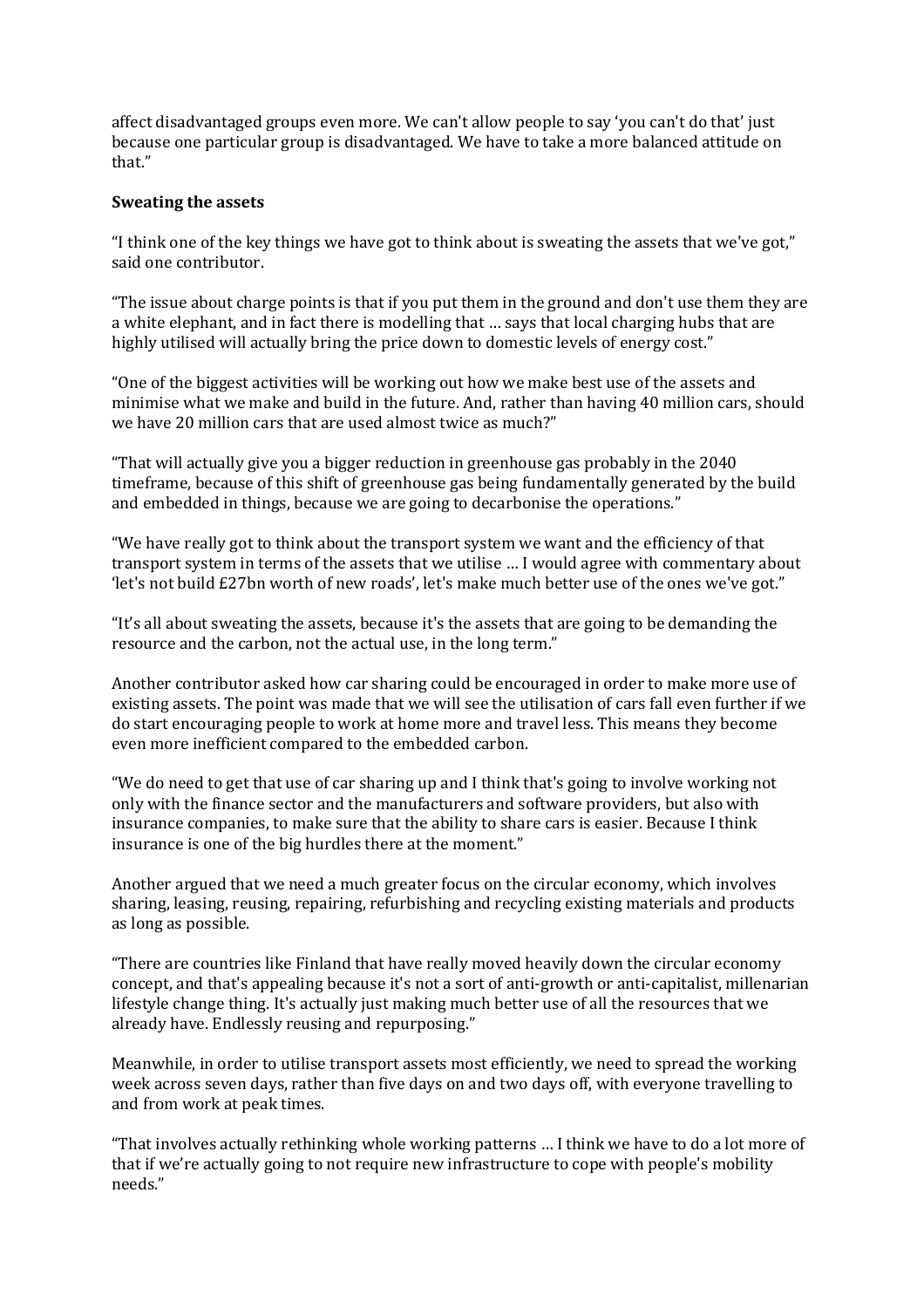Picking up on this point, another contributor warned that hybrid working, whereby people work partly from an office and partly at home, could have the opposite effect.

"If we can spread that over five days then essentially we make better use of the infrastructure and we don't have to provide some of that very expensive peak capacity. On the other hand, if it's all concentrated on Tuesday, Wednesday and Thursday then we are much worse off than we were before. We need the same capacity but we are using it for an even smaller percentage of the time."

Another argued that demand management was also part of sweating the assets.

"I agree we need to sweat the assets but the way to do that has to be to reduce the demand. It can't be to fail to provide the capacity and hope to do it by congestion. That's just potty. You will not meet your objectives. Congestion just creates more carbon, not less. The idea that you let traffic grow or stay the same, but you fail to provide the capacity for that movement and hope to meet your targets by congestion is not the way to go."

#### **Focus on what matters most**

"We get distracted very easily by the new and exciting," lamented one contributor. So, if you take the DfT at the moment, we have got a 'Bus Back Better' [National Bus Strategy for England] document and it's struggling, but there is a load of focus on e-scooter trials and everything else. What's moving the most people around is not e-scooters."

"It's the same currently in freight. People are obsessed with cargo bikes. Unfortunately, a lot of these are almost handmade. They don't have any annual tests for roadworthiness, or for safety. The drivers aren't managed effectively and they don't have insurance."

"Big is beautiful. Tesco is out trialling 37-tonne electric vehicles. An HGV is basically a bus. We need to make sure we get the right vehicles in at the right time to the right places. If you want cargo bikes for the last mile, great. But let's make sure we've got the space for it, the land for it, and we can actually get the majority of the stuff in as easily as possible. Cargo bikes have become a solution without knowing what it's for."

Commenting on e-scooters, another said: "They have a role but when you look at mileage and so on in relation to carbon, a lot of those effects can be quite small."

#### **Share modelling methodologies**

It has been suggested that the UK needs to reduce car use by 25-30% by 2030 in order to achieve its carbon reduction targets. However, one contributor argued that there is little consensus on this issue, because the modelling methodologies are not open for scrutiny.

"I'm not sure there is a consensus that we need to have a major reduction in travel. That's not the Department for Transport view in their decarbonisation plan. They aim to decarbonise mainly through technology and they have done modelling using the National Transport Model and other transport models to that effect, but they have not published the detail."

"So, we've got a conflict between models, between the kind of model used by the Climate Change Committee and the energy modellers, which is looking at energy and carbon emissions and then looking at energy as a sub-sector; and then the department's modelling approach, based specifically on transport models."